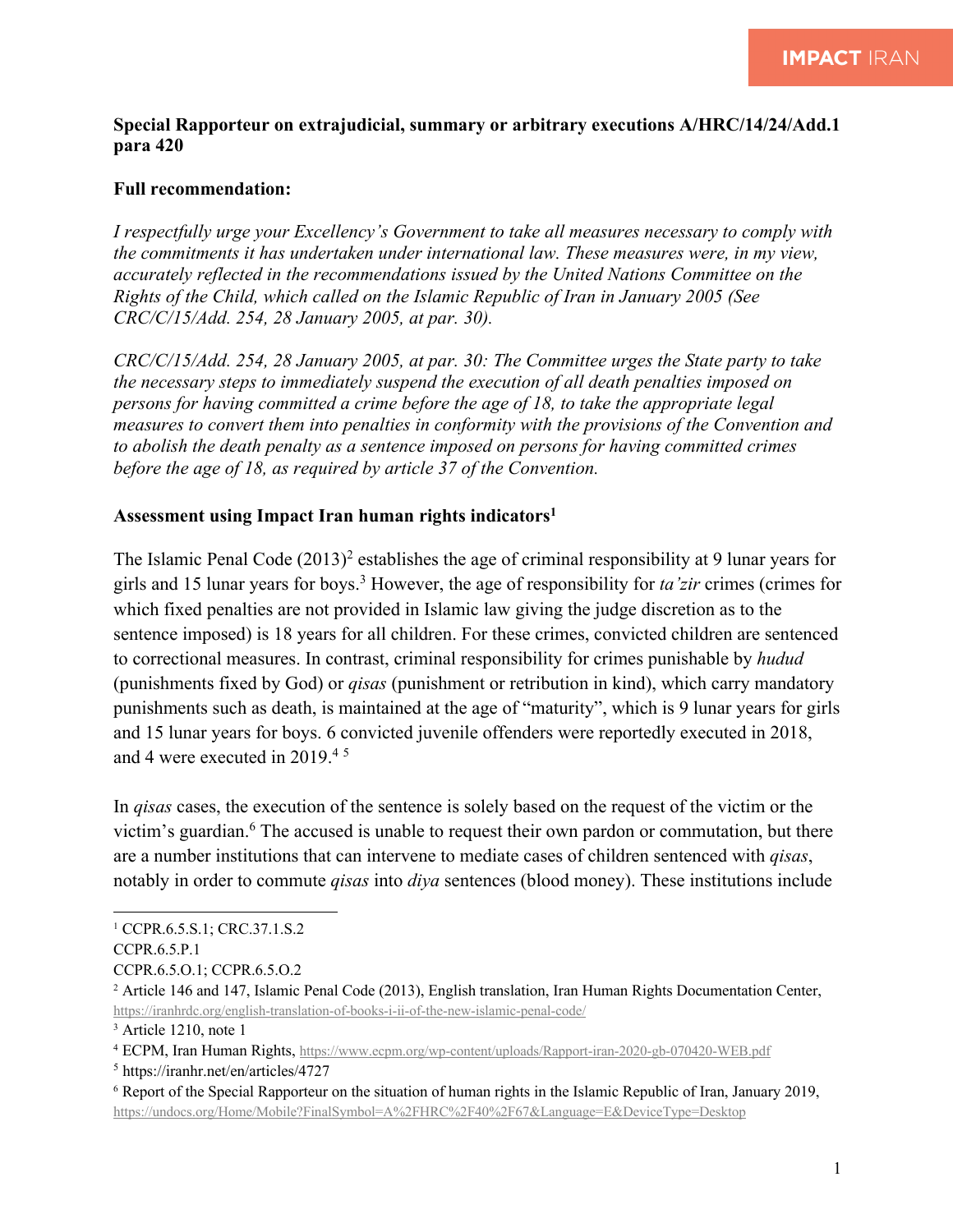a reconciliation commission, a working group tasked to support mediation with the next of kin victim, conflict resolution council branches and the Women and Children and Protection Office of the judiciary. <sup>7</sup> There is no readily available information indicating the number of cases concerning children that have been received, reviewed and adjudicated by these institutions. However, the Government of the Islamic of Iran stated that the State was not intervening in the execution of the sentence in cases of *qisas*, which "is only possible on the basis of the request of the owners of the blood".8 Ultimately, if the next of kin of the victim does not grant pardon in exchange for *diya*, the sentence must be fulfilled, with no option for the accused, including children, to seek pardon or commutation from the State.

Additionally, Article 91 of the 2013 Islamic Penal Code allows judges to issue alternative sentences in circumstances where the juveniles "do not realize the nature of the crime committed or its prohibition, or if there is uncertainty about their full mental development, according to their age".<sup>9</sup> The Article further adds that "the court may ask the opinion of forensic medicine or resort to any other method that it sees appropriate in order to establish the full mental development".10 In 2017, a number of special procedure mandate holders described ongoing executions of child offenders in the Islamic Republic of Iran as "conclusive proof of the failure of the 2013 amendments to stop the execution of individuals sentenced to death as children".<sup>11</sup> In 2019, the Special Rapporteur on the situation of human rights in the Islamic Republic of Iran found that the aforementioned assessment of the mental development of the accused at the time of the offence was "arbitrary and inconsistent, and at the sole discretion of the judge, who can choose whether to seek medical advice or not".12 In recent years, reports indicate that courts have been selective in applying Article 91 and its note.<sup>13</sup> There were cases where, despite forensic reports confirming that the defendant was not "fully mature" at the time of the crime, the judge decided that the accused individual(s) were mature and the language of Article 91 did not apply to them, as they had previously been charged for criminal activities (e.g., robbery).

In general, the current Iranian legal framework permits the issuance of the death penalty for those under the age of 18, and the reforms introduced by the Islamic Penal Code have not

<sup>7</sup> Report of the Special Rapporteur on the situation of human rights in the Islamic Republic of Iran, January 2019, https://undocs.org/Home/Mobile?FinalSymbol=A%2FHRC%2F40%2F67&Language=E&DeviceType=Desktop

<sup>8</sup> Report of the Special Rapporteur on the situation of human rights in the Islamic Republic of Iran, January 2019, https://undocs.org/en/A/HRC/40/67

<sup>9</sup> Islamic Penal Code (2013), English translation, Iran Human Rights Documentation Center, https://iranhrdc.org/english-translation-of-books-i-ii-of-the-new-islamic-penal-code/

<sup>&</sup>lt;sup>10</sup> See Islamic Penal Code (2013), English translation, Iran Human Rights Documentation Center, https://iranhrdc.org/english-translation-of-books-i-ii-of-the-new-islamic-penal-code/.

<sup>&</sup>lt;sup>11</sup> See OHCHR News, www.ohchr.org/EN/NewsEvents/Pages/DisplayNews.aspx?NewsID=21547&LangID=E

 $12$ Report of the Special Rapporteur on the situation of human rights in the Islamic Republic of Iran, January 2019,

https://undocs.org/Home/Mobile?FinalSymbol=A%2FHRC%2F40%2F67&Language=E&DeviceType=Desktop

<sup>13</sup> Amnesty International, https://www.amnestyusa.org/press-releases/irans-hypocrisy-exposed-as-scores-of-juvenileoffenders-condemned-to-gallows/